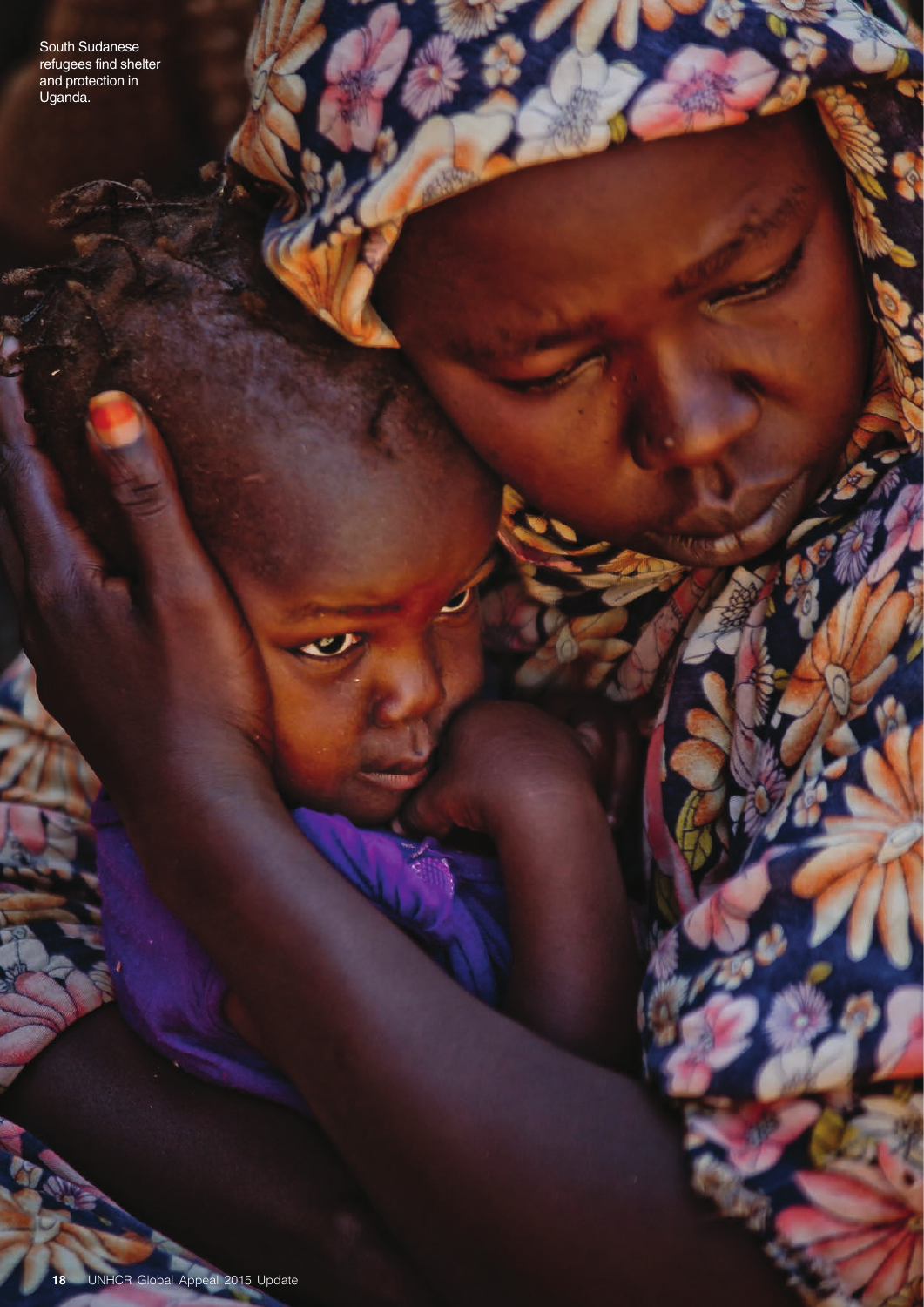# Protection Ensuring *for People of Concern*

s conflicts proliferate worldwide, so do the numbers of people in need of international protection. Most significantly, civilians are increasingly affected by armed conflict and bear the terrible consequences of its impact **of people in need of international protection. Most significantly, civilians are increasingly affected by armed conflict and bear the terrible consequences of its impact.**

**Against this challenging context, UNHCR is working to reinvigorate and reaffirm the centrality of protection in all aspects of the humanitarian response. In 2015, the Office will continue to ensure that protection responses are integrated from the outset of emergencies, and that protection strategies address critical**  risks and inform an overall humanitarian response. **One**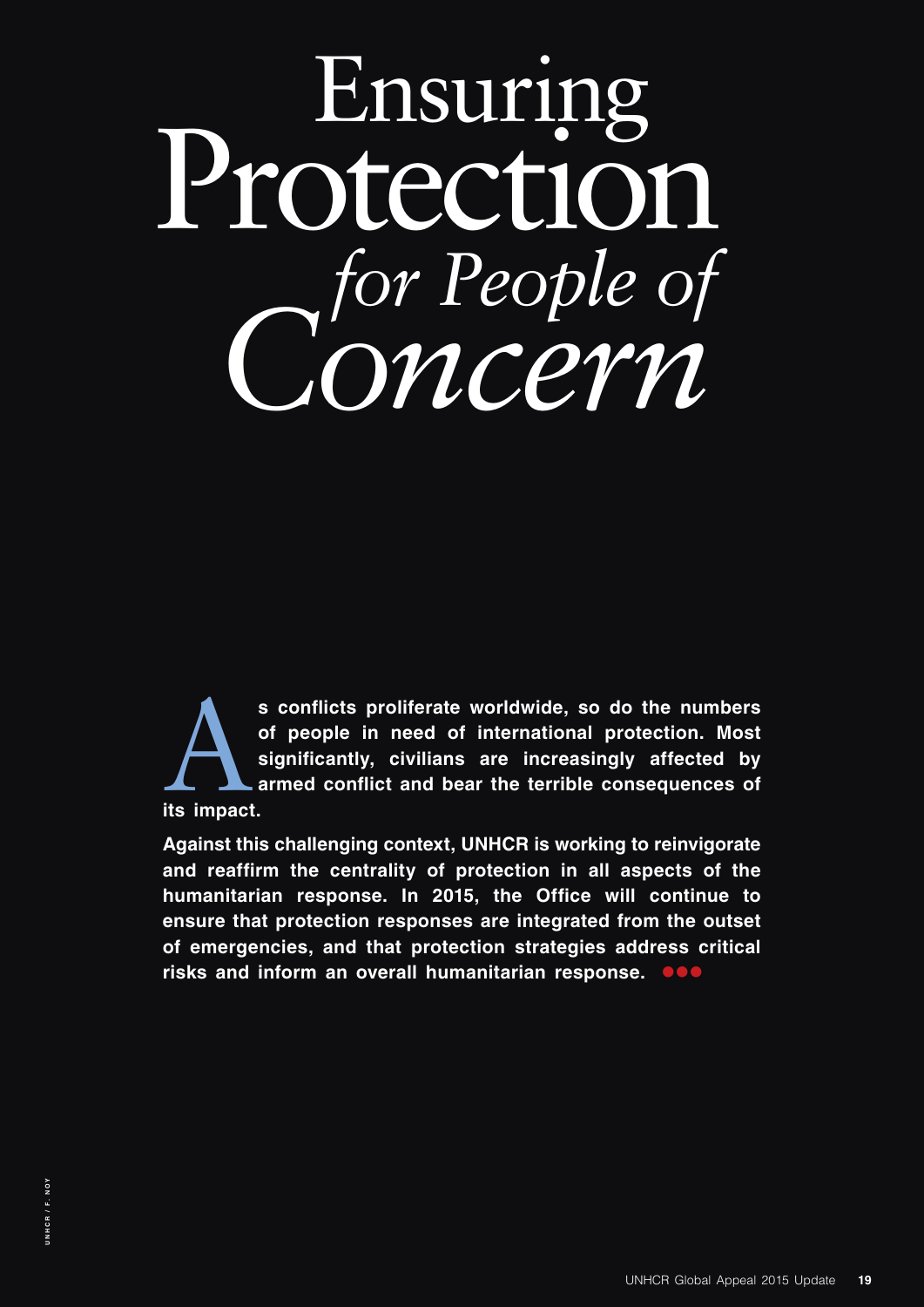l o e

UNHCR will also continue to work with States to build and strengthen national systems to deliver protection. New strategies and guidance tools include a Global Initiative on Protection at Sea; the Beyond Detention Strategy; and the Campaign to End Statelessness being launched in late 2014 (see chapter *Ending Statelessness*).

Work will continue on finding ways to empower displaced communities by employing a community-based approach, and ensuring full integration of the

Age, Gender and Diversity (AGD) approach into operations.

Examples of planned activities in 2015 are presented in matrix format, complemented by several short texts on topical subjects. They illustrate how UNHCR continues to innovate and adapt the many different ways in which it seeks to ensure respect by governments of the core principles of international refugee law across the globe, whether on land or at sea, to protect and assist all who are in need of international protection.

## º Clarifying the centrality of the 1951 Convention

oday's conflicts are often<br>
driven by racial, ethnic,<br>
religious and/or political<br>
divisions. In the Central<br>
African Republic, South Sudan and oday's conflicts are often driven by racial, ethnic, religious and/or political divisions. In the Central the Syrian Arab Republic (Syria), and more recently in Iraq, what may appear at first glance to be indiscriminate violence often targets particular populations on the basis of their perceived support for one of the parties to the conflict.

The right to seek and enjoy asylum enshrined in the Universal Declaration of Human Rights, and reflected in the 1951 Refugee Convention provides the legal basis for protecting people fleeing persecution, conflict and violence related to their race, religion, nationality, social group or political opinion.

In 2015, UNHCR will issue Guidelines on International Protection to help clarify why the Convention applies to people fleeing conflict and violence in such situations. A striking example is that of the many Syrians at risk of persecution by reason of alleged political opinion, or because they are perceived to belong to a religious group associated with one

of the parties to the conflict. At present, many States parties to the Convention give such individuals a form of subsidiary protection, instead of the refugee status to which the Convention entitles them. The Guidelines will thus help Governments to understand in which circumstances they need to provide people fleeing violence with refugee status under the 1951 Convention.

The scale of displacement in 2014 also means that, for some host countries, individual refugee status determination (RSD) becomes impossible. Following the issuance of guidelines on temporary protection or stay arrangements, which are one possible response in such situations, UNHCR will issue additional guidelines on international protection in 2015 for governments that may need to resort to group determination for refugee status – or determination on a *prima facie* basis. Existing operational guidelines on maintaining the civilian and humanitarian character of asylum and refugee camps will also be updated, specifying clear, practical steps to assist governments to identify, separate and deal appropriately with armed actors.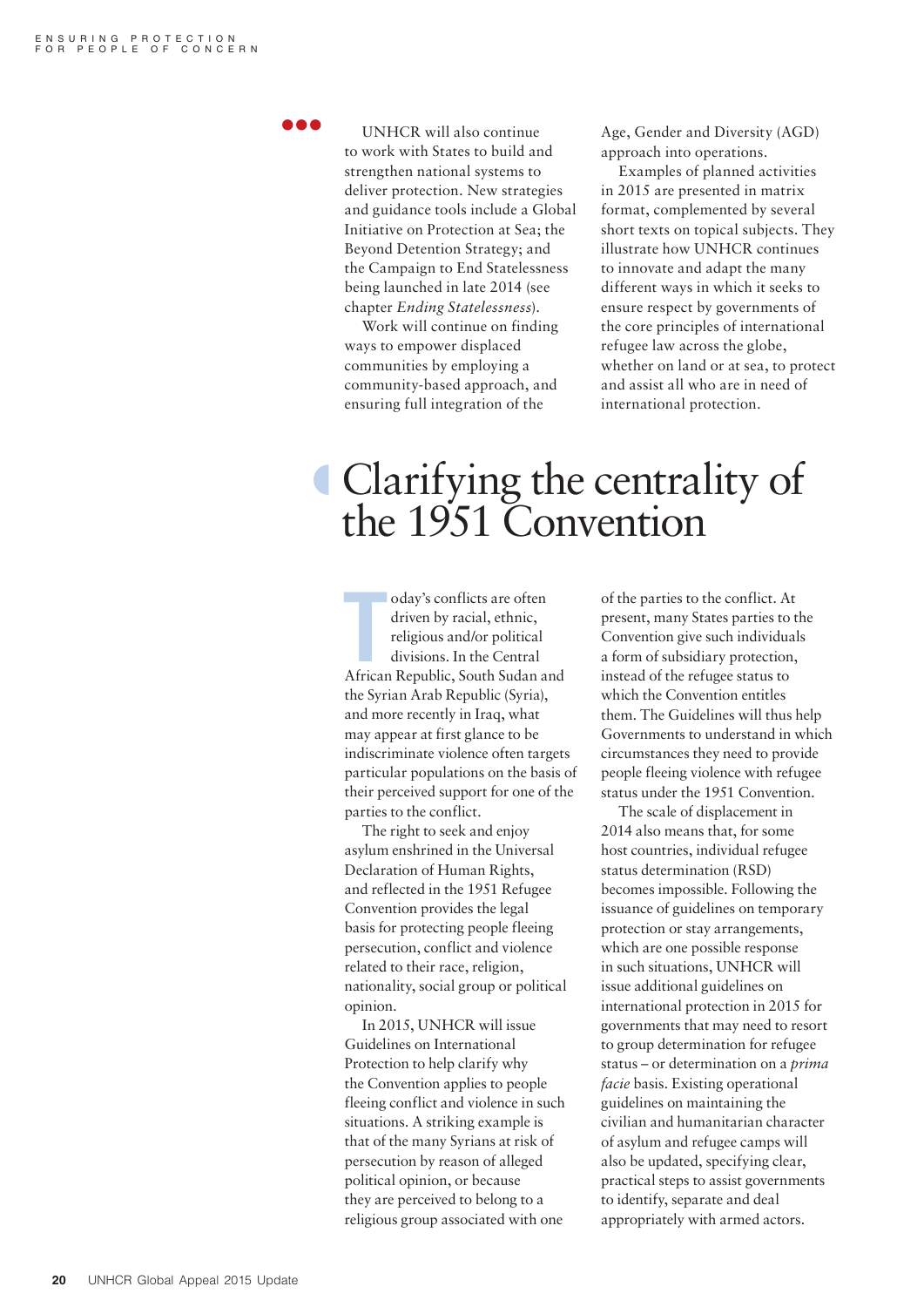| <b>AREAS OF INTERVENTION</b><br><b>ANTICIPATED IN 2015</b>                                                                                         | <b>EXAMPLES</b>                                                                                                                                                                                                                                                                                                                                                                                   |  |
|----------------------------------------------------------------------------------------------------------------------------------------------------|---------------------------------------------------------------------------------------------------------------------------------------------------------------------------------------------------------------------------------------------------------------------------------------------------------------------------------------------------------------------------------------------------|--|
| <b>Favourable protection environment</b>                                                                                                           |                                                                                                                                                                                                                                                                                                                                                                                                   |  |
| Law and policy developed or strengthened                                                                                                           |                                                                                                                                                                                                                                                                                                                                                                                                   |  |
| Advocate for the adoption or revision<br>of laws consistent with international<br>standards                                                        | Technical advice will be provided to encourage States to enact new or revised legislation, incorporating improved<br>protection standards.                                                                                                                                                                                                                                                        |  |
| Fair protection processes and documentation                                                                                                        |                                                                                                                                                                                                                                                                                                                                                                                                   |  |
| Quality of and access to status determination procedures improved                                                                                  |                                                                                                                                                                                                                                                                                                                                                                                                   |  |
| Publish and disseminate guidance<br>on international protection, refugee<br>status determination and other legal<br>positions                      | Governments, UNHCR staff and other stakeholders in asylum/RSD procedures will benefit from guidelines on<br>conflict and other situations of violence, prima facie recognition, the humanitarian character of asylum, credibility,<br>procedural standards, differentiated case processing approaches, the transition of RSD processing to governments,<br>and exclusion.                         |  |
| Ensure access for decision-makers<br>on asylum claims to up-to-date<br>country of origin information                                               | Country-specific guidance will be published on major countries of origin (COI), as well as other country-specific<br>guidance documents.<br>COI reports will be commissioned on specific countries of origin, from independent organizations with expertise in                                                                                                                                    |  |
|                                                                                                                                                    | COI research.<br>Refuorld will be maintained to ensure that governments, UNHCR staff and other stakeholders in asylum/RSD<br>procedures will continue to benefit from having access to up-to-date COI from a broad range of reliable sources.                                                                                                                                                     |  |
| Further build the capacity of<br><b>UNHCR RSD staff and state</b><br>decision-makers, judges and other<br>stakeholders in asylum/RSD<br>procedures | 4 regional sessions of the RSD Learning Programme will be developed and delivered, benefitting 140 UNHCR RSD<br>staff.<br>A new Interviewing Learning Programme for UNHCR staff involved in RSD and other protection-related activities<br>will be developed and piloted.<br>• UNHCR RSD staffing structures and levels will be further enhanced, including through the creation of posts as well |  |
|                                                                                                                                                    | as the deployment of government RSD experts to UNHCR RSD operations.<br>I UNHCR will continue to support the secondment of government RSD experts to UNHCR offices involved in<br>mandate RSD and national RSD capacity-building activities under related memoranda of understanding.                                                                                                             |  |
| Advocate for the issuance of ICAO-<br>compliant Machine Readable<br><b>Convention Travel Documents</b><br>(MRCTDs)                                 | The number of States issuing MRCTDs will increase, providing more people of concern with travel documents,<br>thereby facilitating their freedom of movement.<br>$\blacksquare$<br>Engagement with ICAO processes to update Annex 9 of the Chicago Convention.                                                                                                                                    |  |
| Increase birth registration                                                                                                                        | Access to birth registration will be strengthened through the creation of a dedicated Senior Protection Officer<br>position focusing on civil registration, including birth registration.                                                                                                                                                                                                         |  |
|                                                                                                                                                    | A global stock-taking exercise will be undertaken to map good practices.                                                                                                                                                                                                                                                                                                                          |  |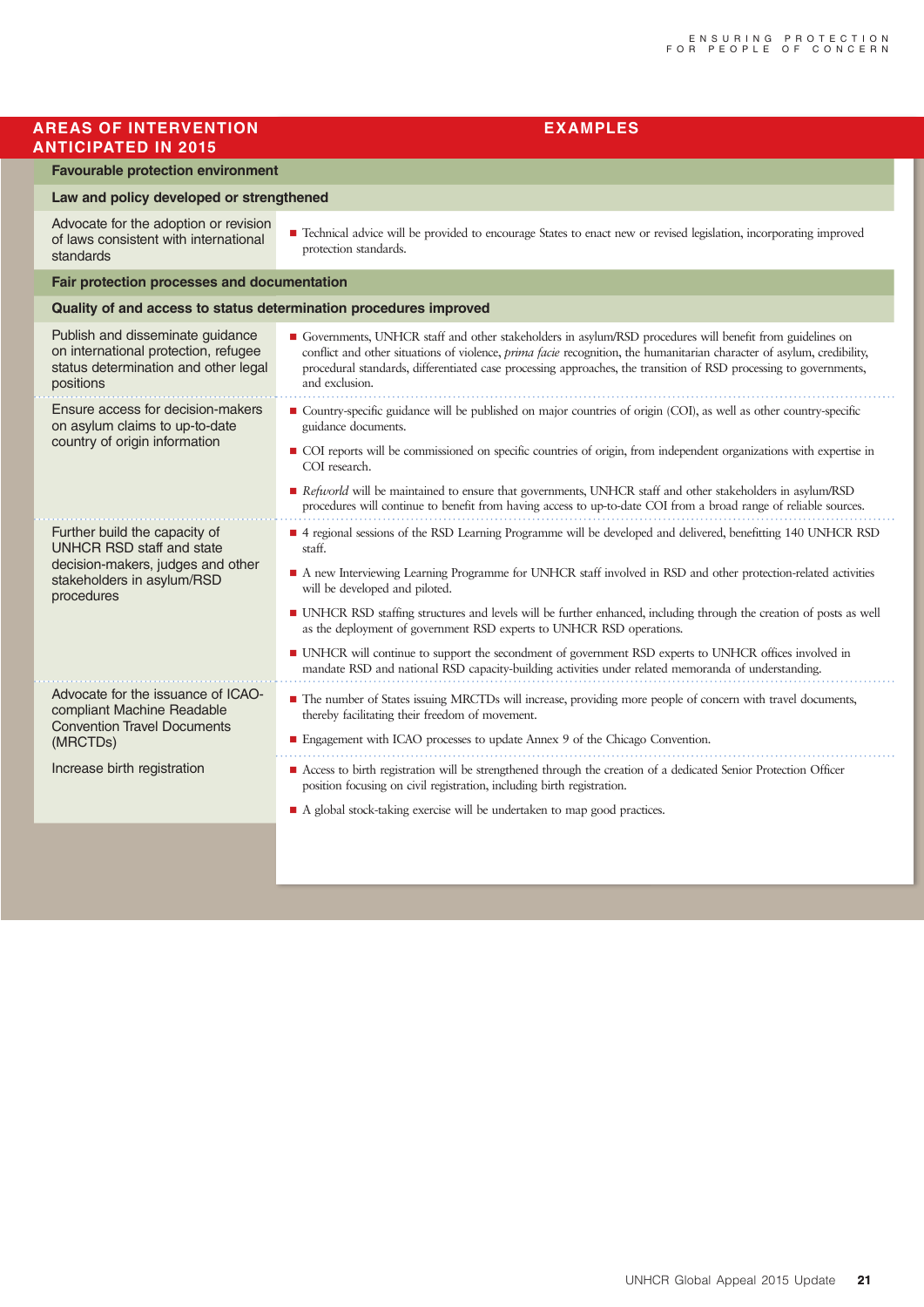## Protection at sea

Mediterranean, the Gulf of Aden, the Caribbean or South-East Asia, loss of life at sea continues to grow. More Mediterranean, the Gulf of Aden, the Caribbean or South-East Asia, loss and more desperate people are taking to the seas, often in unseaworthy boats, not only risking their lives but increasingly falling victim to exploitation, trafficking and violence during their attempts to reach safety. Among them, many are fleeing persecution, conflict and war, as they travel alongside people moving for other reasons.

This global phenomenon reveals serious gaps in search, rescue and disembarkation capacities. In some instances thorough search-andrescue measures are taken. In others, however, "deterrence" objectives take precedence over rescue and protection or limited capabilities hinder effective action.

Recent positive efforts to save lives at sea and to disembark people to a place of safety are welcome and deserve support. It is important that disembarkation arrangements are predictable, and allow asylumseekers and refugees to find access to asylum and protection. To achieve this, regional cooperation among all affected States is vital.

Preventing loss of life at sea is the responsibility of all governments, including non-coastal States. This includes giving priority to search and rescue, facilitating disembarkation and care of rescued people, providing protection and long-term solutions for asylum-seekers and refugees travelling by sea, and offering alternatives to dangerous sea journeys.

In an effort to bring together all stakeholder perspectives, UNHCR's Global Initiative on Protection at Sea aims to support action by States and regional entities that prevents loss of life at sea while ensuring that asylumseekers and refugees travelling by sea can find protection. It will be the subject of the High Commissioner's Dialogue on Protection Challenges in December 2014 and is also the focus of a new Central Mediterranean Sea Initiative in which UNHCR is proposing 12 concrete steps aimed at saving lives in collaboration with concerned States.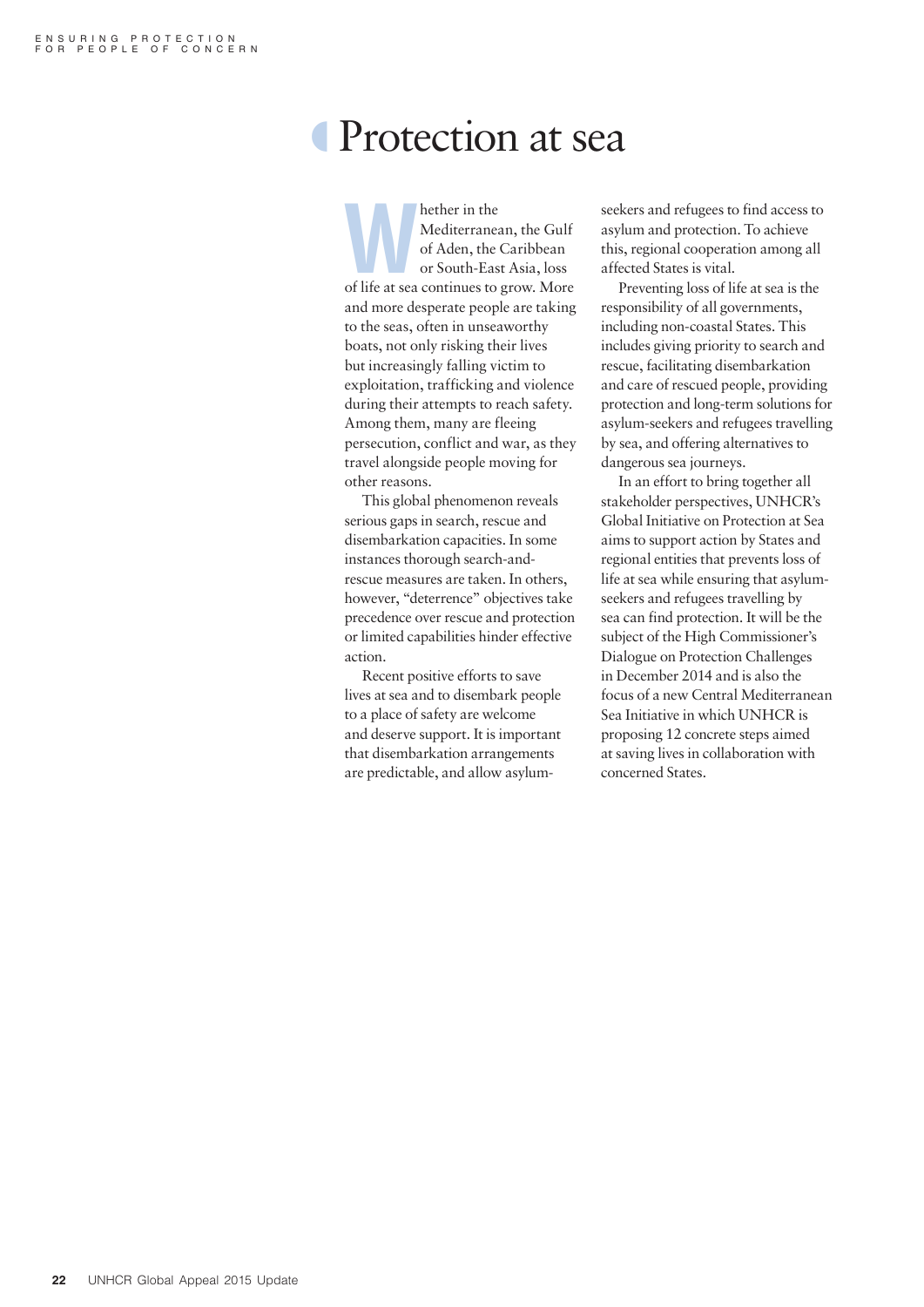#### **AREAS OF INTERVENTION EXAMPLES ANTICIPATED IN 2015**

#### **Security from violence and exploitation**

#### **Risk of SGBV reduced and quality of response improved**

| HOR OF OWN'T FOUNDOW MIN GUARDITY                                                              |                                                                                                                                                                                                                                                         |  |  |
|------------------------------------------------------------------------------------------------|---------------------------------------------------------------------------------------------------------------------------------------------------------------------------------------------------------------------------------------------------------|--|--|
| Assure SGBV programming in<br>emergencies                                                      | SGBV protection officers will be deployed at the onset of emergencies to set up SGBV prevention and response<br>programmes.                                                                                                                             |  |  |
| Provide guidance and operational                                                               | ■ 40 country operations will be supported to develop and implement country-specific SGBV strategies in 2014-2015.                                                                                                                                       |  |  |
| support for roll-out of updated<br>strategies                                                  | ■ UNHCR will contribute to the roll-out of the revised IASC Guidelines for GBV interventions in Humanitarian<br>Settings.                                                                                                                               |  |  |
| Increase efficient data management                                                             | The implementation of the inter-agency gender-based violence information system (GBVIMS) will be supported in<br>15 operations in 2015.                                                                                                                 |  |  |
| Reinforce SGBV prevention in<br>schools                                                        | A quick-reference note on SGBV prevention in schools will be finalized and disseminated.                                                                                                                                                                |  |  |
|                                                                                                | ■ Programming for SGBV prevention and response in schools will be improved in 8 country operations in 2015.                                                                                                                                             |  |  |
| Strengthen partnerships for access<br>to justice                                               | • Capacity development, advocacy and support work will continue with traditional justice mechanisms with the aim<br>of achieving the application of international standards for women's and children's rights in 3 country operations by<br>2015.       |  |  |
| Develop SGBV prevention and<br>response capacity                                               | The English version of the facilitator's guide on SGBV prevention and response will be launched at the end of<br>2014. It will be translated into French and Arabic, and disseminated to field operations in 2015.                                      |  |  |
|                                                                                                | The English version of the mandatory SGBV E-learning will be launched in the first half of 2015. The Arabic,<br>French and Spanish version will be launched in the second half of 2015, with an expected 40 per cent staff<br>enrolment and completion. |  |  |
| Protection of children strengthened                                                            |                                                                                                                                                                                                                                                         |  |  |
| Provide guidance and operational<br>support to countries                                       | ■ Targeted support for the implementation of the Child Protection Framework will be pursued in 11 existing priority<br>countries.                                                                                                                       |  |  |
| Implement the child-protection<br>regional initiative covering the Horn<br>of Africa and Egypt | The implementation of the Live, Learn and Play Safe regional initiative for unaccompanied and separated children<br>and other children at risk in northern Ethiopia, Sudan, Egypt and Yemen, will continue in 2015.                                     |  |  |
| Strengthen programming for                                                                     | ■ 16 youth-initiated and led protection projects will be supported and funded through the Youth Initiative Fund.                                                                                                                                        |  |  |
| adolescents and youth                                                                          | A new programme for youth workers from refugee communities will be piloted.                                                                                                                                                                             |  |  |
| Strengthen child protection<br>response in emergencies                                         | ■ 1 roving child-protection-in-emergencies expert will be hired (to complement a similar position seconded to<br>UNHCR by Save the Children).                                                                                                           |  |  |
|                                                                                                | • 6 child protection officers will be deployed to emergencies.                                                                                                                                                                                          |  |  |
|                                                                                                | ■ Targeted support will be provided to 4 emergency situations in the form of child protection deployments,<br>development of operational tools, regional or country-specific strategies such as that developed for South Sudan.                         |  |  |
| Work towards ending the detention<br>of asylum-seeking and stateless<br>children               | As part of the Beyond Detention strategy, technical advice will be provided to governments and other stakeholders,<br>in particular on child-appropriate alternatives to detention.                                                                     |  |  |
|                                                                                                | ■ Tools to support governments will be developed.                                                                                                                                                                                                       |  |  |
| Strengthen capacity for the<br>protection of children                                          | A self-learning training programme on child protection will be launched.                                                                                                                                                                                |  |  |
|                                                                                                | • Operational tools and briefs will be disseminated.                                                                                                                                                                                                    |  |  |
|                                                                                                | ■ Training events at global, regional and country level wil be held.                                                                                                                                                                                    |  |  |
| Promote the protection of displaced                                                            | Protection of displaced children will be reflected in inter-agency tools and policies.                                                                                                                                                                  |  |  |
| children in inter-agency fora                                                                  | • UNHCR will contribute to the finalization of the Inter-Agency Handbook on Unaccompanied and Separated<br>Children in 2015.                                                                                                                            |  |  |

 $\bullet\bullet\bullet$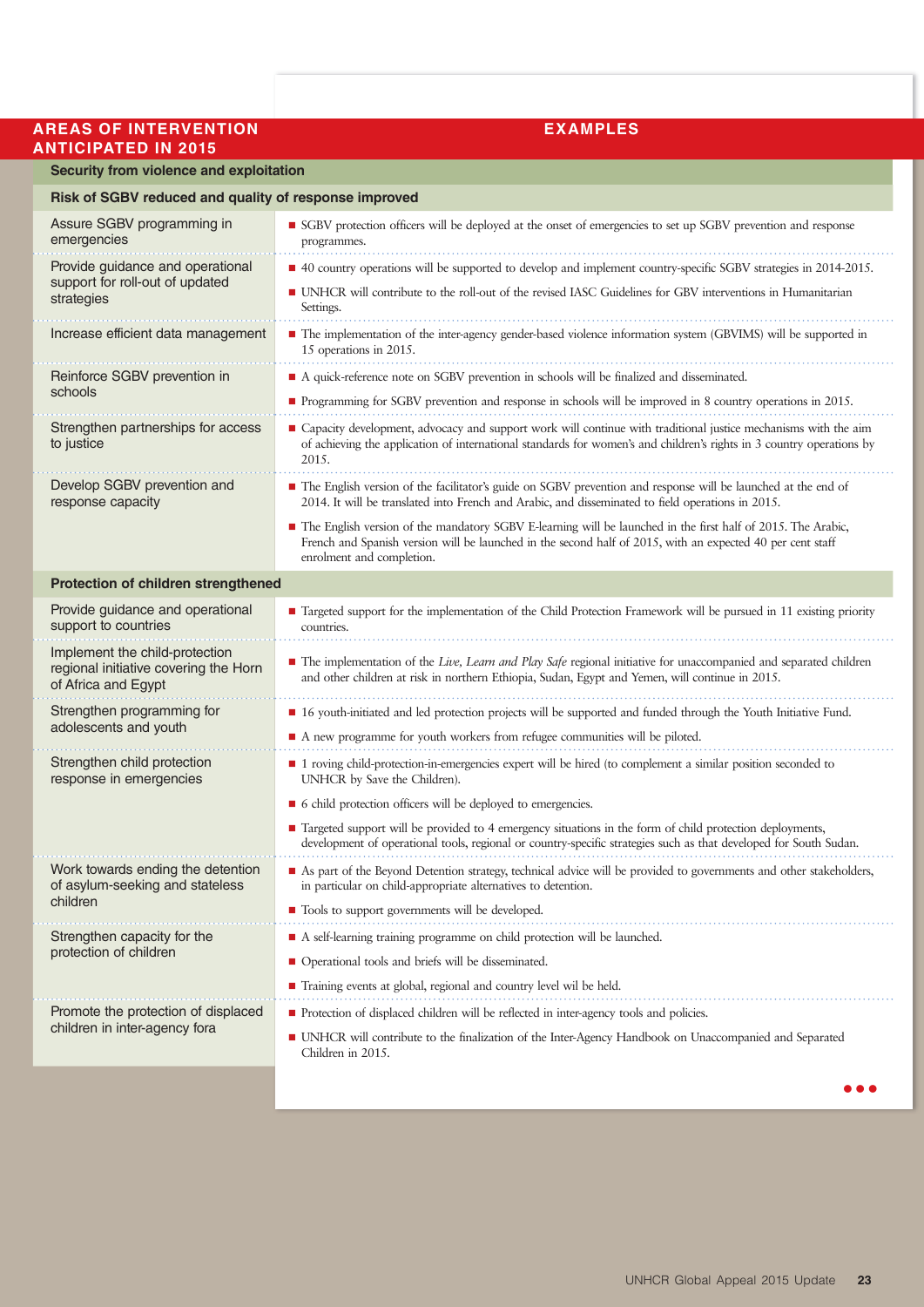#### **AREAS OF INTERVENTION EXAMPLES ANTICIPATED IN 2015**

 $\bullet$   $\bullet$ 

flov

### **24** UNHCR Global Appeal 2015 Update

**Promote protection-sensitive migration management strategies** Promote protection-sensitive systems that facilitate protection and Initiatives building on examples in the  $10^{-8}$ 

#### **Strengthen protection-at-sea initiatives to reduce the loss of lives of refugees and asylum-seekers at sea**

## º Young people taking initiatives

**THEOR ENSIGERT SERVIS CONTINUIST**<br> **THEOR CONTINUIST** CONDITIONS AND THEOR OF CHILD PETIOD OF TRANSITION CONDITIONS CONDITION CONDITIONS CONDITION CONDITIONS CONDITIONS CONDITIONS CONDITIONS CONDITIONS CONDITIONS CONDITIO he experience of displacement can have a detrimental effect on young people at a critical period of transition from do young people in displacement face similar protection risks to those of adults, they are also frequently required to take on new roles and responsibilities that may increase these dangers. For example, girls and young women are at heightened risk of harmful coping strategies, such as survival sex and early marriage, while boys and young men increasingly face forced military recruitment or exploitation in the labour market.

Yet young people are often misunderstood or expected to behave like adults while being treated as children. All this points to the importance of paying greater attention to the protection needs of forcibly displaced youth, and developing a protection response that is participatory and builds on their capabilities and aspirations.

Getting protection programming right for forcibly displaced youth can pay dividends not only for them, but also their families and communities. Such are the objectives of UNHCR's Youth Initiative Fund, launched in 2013. It asks displaced communities to design and lead projects to

| Promote protection-sensitive<br>systems that facilitate protection and<br>access to asylum for refugees and<br>stateless people in mixed migratory<br>flows           | Initiatives building on examples in the 10-Point Plan in Action will be strengthened in countries of transit and<br>destination to ensure that mixed migration management processes include safeguards for asylum-seekers, refugees<br>and stateless people (notably in the East and Horn of Africa, North and South regions of Africa, the Mediterranean,<br>South-East Asia and Central America).<br>■ Work will continue with States and other stakeholders to develop mechanisms that are responsive to a range of<br>protection needs, including for victims of trafficking and others in need of protection (notably in the East and Horn<br>and North Africa, the Mediterranean, the western Balkans, Central America and in the Asia-Pacific region).<br>A second global roundtable on alternatives to detention will be held to share and update successful programmes. |  |  |  |  |  |
|-----------------------------------------------------------------------------------------------------------------------------------------------------------------------|----------------------------------------------------------------------------------------------------------------------------------------------------------------------------------------------------------------------------------------------------------------------------------------------------------------------------------------------------------------------------------------------------------------------------------------------------------------------------------------------------------------------------------------------------------------------------------------------------------------------------------------------------------------------------------------------------------------------------------------------------------------------------------------------------------------------------------------------------------------------------------|--|--|--|--|--|
|                                                                                                                                                                       | Strengthen protection-at-sea initiatives to reduce the loss of lives of refugees and asylum-seekers at sea                                                                                                                                                                                                                                                                                                                                                                                                                                                                                                                                                                                                                                                                                                                                                                       |  |  |  |  |  |
| Work with States towards<br>implementing UNHCR's Protection<br>at Sea Initiative and the outcomes<br>of the 2014 High Commissioner's<br>Dialogue on Protection at Sea | • A Rescue at Sea Guide for Shipmasters, in collaboration with the International Maritime Organization and the<br>International Chamber of Shipping, will be revised.<br>■ UNHCR will continue to promote tools for responding to mixed migration maritime situations, including the<br>model framework for regional cooperation and mobile response teams (with a particular focus on the Asia-Pacific,<br>Gulf of Aden and Caribbean regions).                                                                                                                                                                                                                                                                                                                                                                                                                                 |  |  |  |  |  |
| Develop evidence-based responses<br>to distress-at-sea and mixed<br>migration                                                                                         | • UNHCR will collaborate with stakeholders for collation of data and targeted studies on protection at sea in key<br>regions, to enable evidence-based responses to protection at sea.                                                                                                                                                                                                                                                                                                                                                                                                                                                                                                                                                                                                                                                                                           |  |  |  |  |  |
|                                                                                                                                                                       |                                                                                                                                                                                                                                                                                                                                                                                                                                                                                                                                                                                                                                                                                                                                                                                                                                                                                  |  |  |  |  |  |
|                                                                                                                                                                       |                                                                                                                                                                                                                                                                                                                                                                                                                                                                                                                                                                                                                                                                                                                                                                                                                                                                                  |  |  |  |  |  |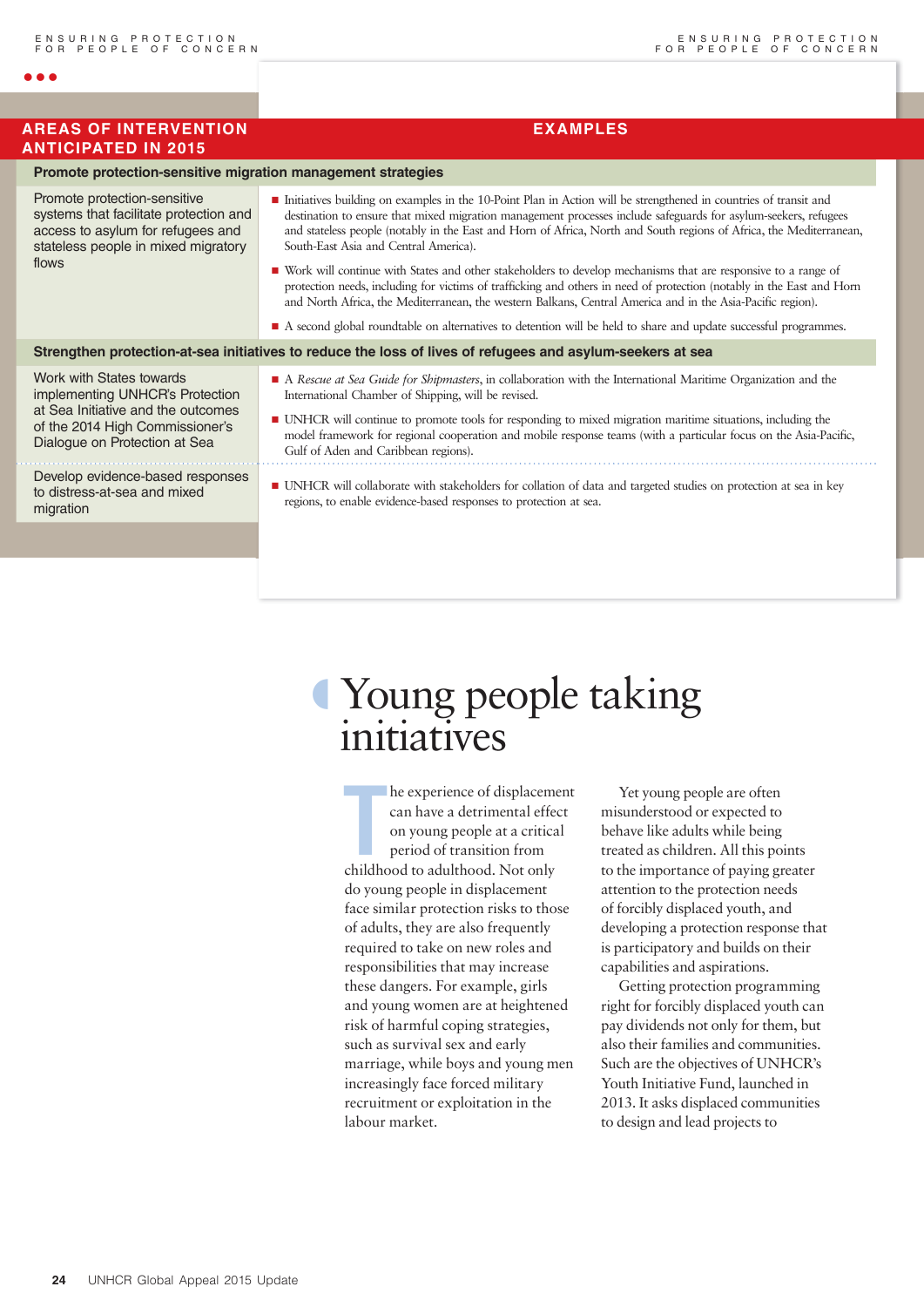address protection challenges they have identified within their own communities. In response to the growing interest among refugee youth, the Youth Initiative Fund aims to initiate two rounds of proposals and funding in 2015.

The Initiative takes a communitybased approach to selecting and training coaches, and cultivating leadership among participating youth and adolescents, by enabling them to take on increased roles and responsibilities. It places the unique needs of youth and their communities at the centre of its design: participation is encouraged, but not mandatory, to take account of possible financial constraints and the demands of work. The programme serves to strengthen social cohesion, communication and understanding within and between groups, at no cost to the participants or to the community.

Examples of projects funded thus far include: an SGBV-prevention effort using Forum Theatre (an interactive methodology to encourage participants to challenge a given issue) for displaced young people in the former Yugoslav Republic of Macedonia; a project to empower young refugees to become peer educators – with a focus on the

empowerment of young women and girls – in the Islamic Republic of Iran; and a playground project in Morocco that brings together host communities and youth associations from different backgrounds to play basketball. The Moroccan project's activities are not limited to sports: trained coaches engage young refugees and the local community through a series of free activities designed to enhance life skills and local integration.

In 2015, UNHCR aims to introduce a programme that will train young people from refugee communities to become youth workers within their communities. The idea is to provide an enabling environment in which young people can empower themselves through participation in projects aimed at strengthening their own protection.

Also planned for the coming year is close collaboration with the newly-appointed Secretary-General's Envoy for Youth and Sport. This cooperation will involve integrated sports programming for displaced youth, with a focus on the prevention of violence, including SGBV, and exploitation, and the identification of young people at risk, through lifeskills training.  $\blacksquare$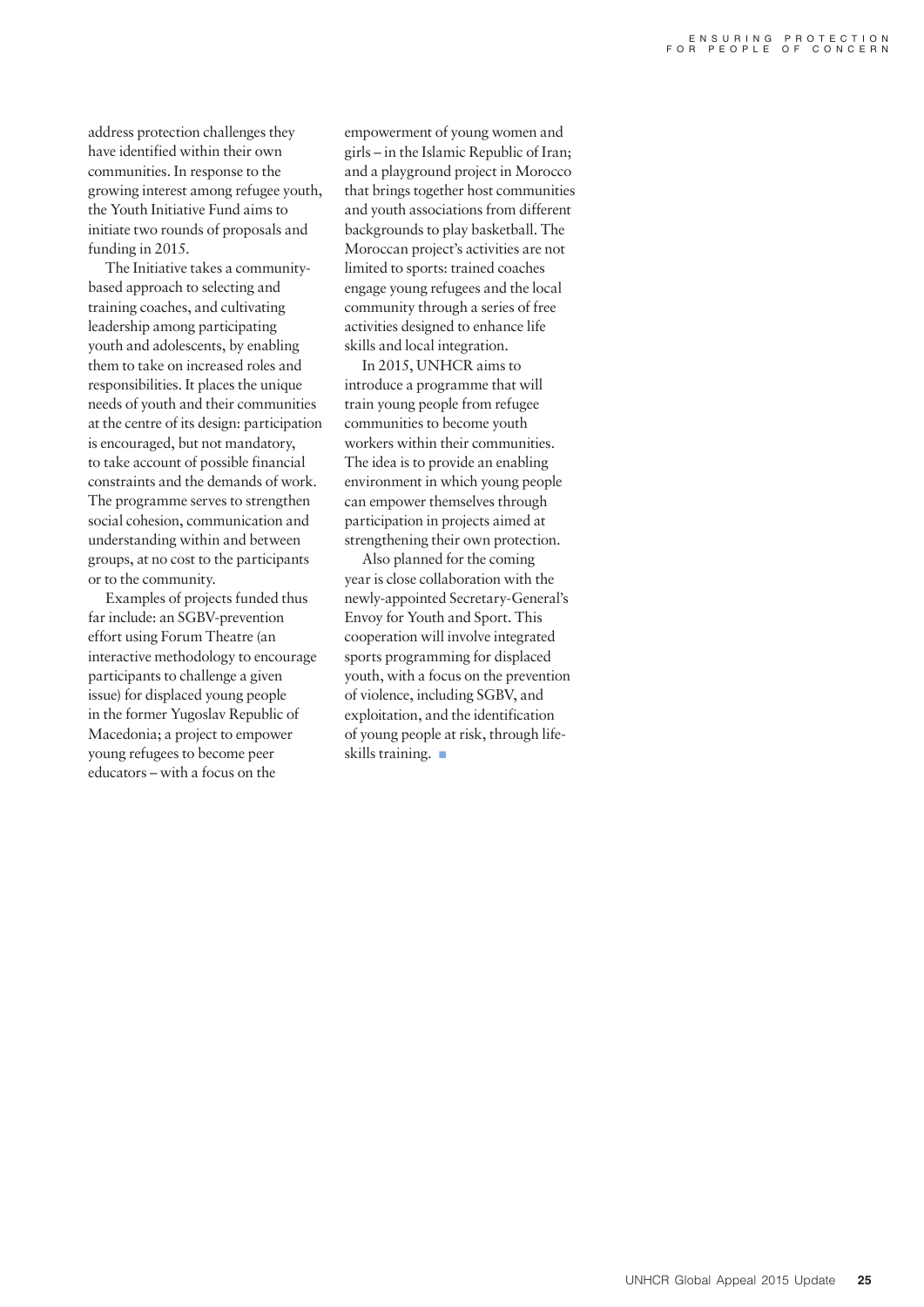#### **AREAS OF INTERVENTION ANTICIPATED IN 2015**

|  |  | <b>EXAMPLES</b> |  |
|--|--|-----------------|--|
|  |  |                 |  |

| Strengthen gender equality in displaced communities                                                                                                                                                                                                                                                                                     |                                                                                                                                                                                                                                                                                                            |  |  |  |
|-----------------------------------------------------------------------------------------------------------------------------------------------------------------------------------------------------------------------------------------------------------------------------------------------------------------------------------------|------------------------------------------------------------------------------------------------------------------------------------------------------------------------------------------------------------------------------------------------------------------------------------------------------------|--|--|--|
| Improve the extent to which women<br>are able to actively participate in the<br>decisions that affect their lives and<br>the lives of their family and<br>communities.                                                                                                                                                                  | • Operational support will be provided to strengthen the implementation of the AGD Policy. This will ensure that the<br>findings of participatory assessments and other forms of consultations with displaced communities are better<br>reflected in planning, programming, implementation and monitoring. |  |  |  |
| Ensure that there is a conductive<br>environment for women and girls to<br>achieve their potential as family and<br>community advocates for change<br>and a peaceful future rather than<br>being perceived as vulnerable and<br>reliant on international assistance.                                                                    | At least 5 operations will be provided with direct protection support to work with communities to create an<br>enabling environment so that women and girls can fully utilize their capacities, including in the areas of education<br>and livelihoods.                                                    |  |  |  |
| Improve access to education                                                                                                                                                                                                                                                                                                             |                                                                                                                                                                                                                                                                                                            |  |  |  |
| Provide technical support to<br>operations                                                                                                                                                                                                                                                                                              | At least 21 countries will receive technical support in the roll-out of their education strategies, including emergency<br>operations.                                                                                                                                                                     |  |  |  |
| Increase enrolment rates for out-of-<br>school children                                                                                                                                                                                                                                                                                 | Efforts to ensure access to safe and quality education for out-of-school children, particularly for girls, will be<br>expanded. Through the Educate A Child (EAC) programme, 140,000 out-of-school children will be enrolled in<br>primary school in 12 countries.                                         |  |  |  |
| Strengthen data management and<br>monitoring of learning outcomes                                                                                                                                                                                                                                                                       | • Monitoring of education programmes and education information management will be improved with a focus on<br>learning outcomes.                                                                                                                                                                           |  |  |  |
| Promote the use of technology in<br>education                                                                                                                                                                                                                                                                                           | ■ Use of innovative pedagogies and information communication technologies (ICTs) will be expanded to 5 additional<br>operations to increase educational opportunities and enhance their quality.                                                                                                           |  |  |  |
| Enhance access to tertiary<br>education                                                                                                                                                                                                                                                                                                 | ■ Scholarships will be provided for over 3,000 refugees through the DAFI tertiary scholarship and other scholarship<br>programmes.                                                                                                                                                                         |  |  |  |
|                                                                                                                                                                                                                                                                                                                                         | • Opportunities to access higher education will also be increased by engaging Ministries of Education and distance<br>learning providers.                                                                                                                                                                  |  |  |  |
| Services for people with specific needs strengthened                                                                                                                                                                                                                                                                                    |                                                                                                                                                                                                                                                                                                            |  |  |  |
| UNHCR and partner staff strengthen<br>their capacity to address specific<br>protection needs of lesbian, gay,<br>bisexual, transgender and intersex<br>(LGBTI) people of concern                                                                                                                                                        | At least two regional LGBTI workshops will be held with at least 100 participants, including UNHCR and<br>partners.                                                                                                                                                                                        |  |  |  |
|                                                                                                                                                                                                                                                                                                                                         | • One comprehensive training package on protection of LGBTI people of concern will be made available online to<br>UNHCR and broader humanitarian community.                                                                                                                                                |  |  |  |
|                                                                                                                                                                                                                                                                                                                                         | • UNHCR will continue a global mapping of progress and gaps by region of efforts to enhance protection of LGBTI<br>people of concern.                                                                                                                                                                      |  |  |  |
| UNHCR and partner staff strengthen<br>their capacity to address specific<br>At least four operations will continue to receive targeted technical support on disability inclusion, including training<br>protection needs of people with<br>on policy and support in the development and implementation of action plans.<br>disabilities |                                                                                                                                                                                                                                                                                                            |  |  |  |
| <b>Community mobilization strengthened and expanded</b>                                                                                                                                                                                                                                                                                 |                                                                                                                                                                                                                                                                                                            |  |  |  |
| Operations will strengthen their<br>delivery of community-based<br>protection interventions.                                                                                                                                                                                                                                            | • A community-based protection expert will provide targeted technical support to at least 6 operations.                                                                                                                                                                                                    |  |  |  |
|                                                                                                                                                                                                                                                                                                                                         | A catalogue of good practices in community-based protection will be issued.                                                                                                                                                                                                                                |  |  |  |